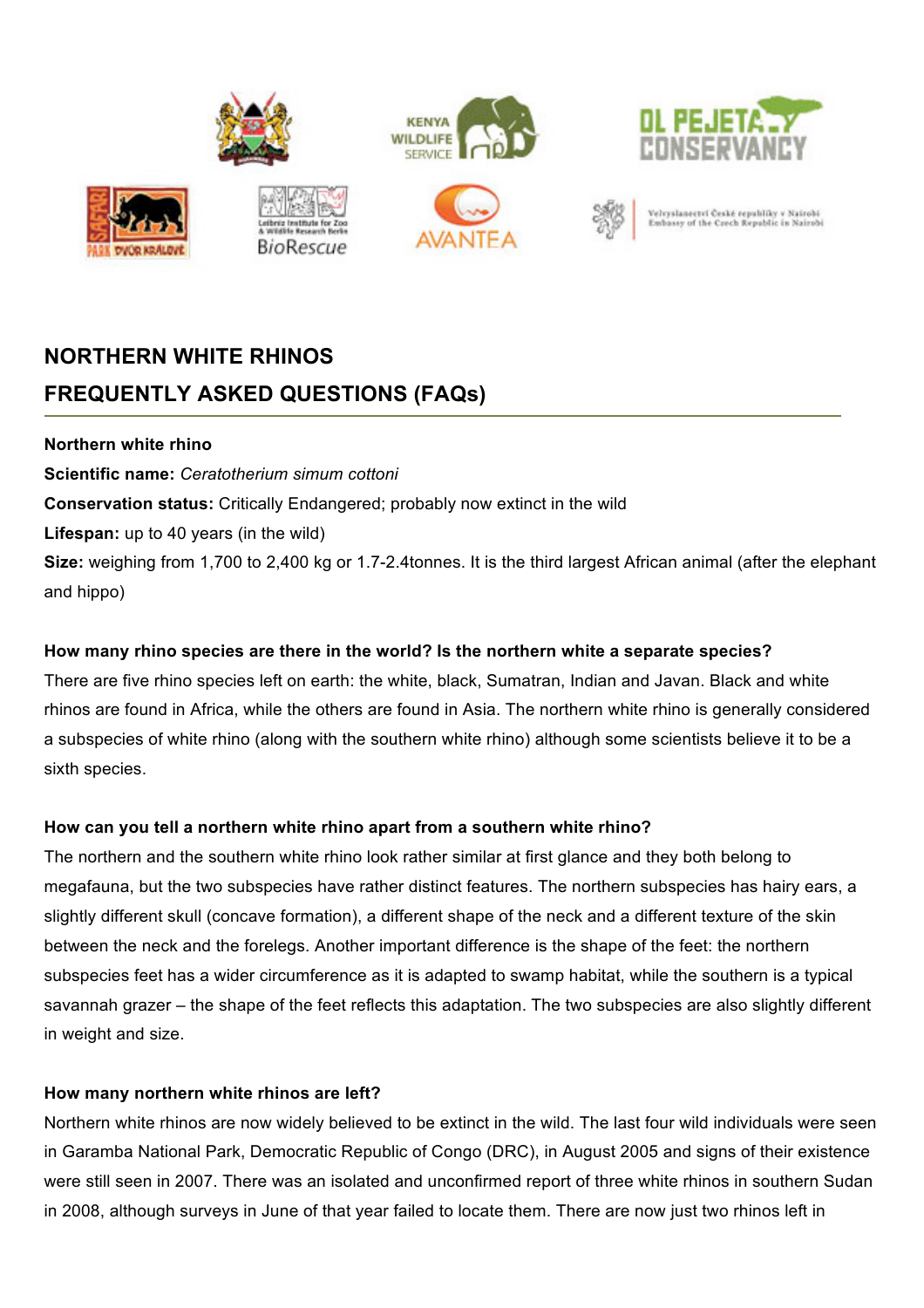captivity – Najin and Fatu – who live under close protection in a semi-wild environment on Ol Pejeta Conservancy in Kenya.

#### **How did the northern white rhino become extinct in the wild?**

The main threat to their survival in the wild was (and still is for all rhinos around the world) poaching — in particular for their horns, which are believed to have medicinal properties in some countries. Coupled with the heavy poaching pressure was the outbreak of war in many parts of the northern white rhino's home range, which quashed any protection and conservation initiatives.

### **What was the northern white rhino's historic range?**

The northern white rhino used to range over parts of north-western Uganda, southern Chad, South Sudan, the eastern part of Central African Republic and the north-eastern Democratic Republic of the Congo. There is fossil evidence that the northern white rhino ranged into the Rift Valley in Kenya 3,000 years ago.

### **Are white and black rhinos so-called because of their colour?**

White and black rhinos are actually both grey! The name 'white' comes from a misinterpretation of the Dutch word "wijde" ('wide' in English), which was actually used to describe the flat shape of the white rhino's mouth. This is an adaptation that helps them graze on grass, as opposed to the black rhino's pointed mouth adapted for browsing on leaves, shoots and branches.

#### **Where did the northern white rhinos at Ol Pejeta come from?**

Four northern white rhinos – two males and two females – were transported to Ol Pejeta Conservancy from Dvůr Králové Zoo in the Czech Republic in December 2009. Scientists and conservationists hoped that a more natural habitat would encourage the animals to breed, as it became increasingly obvious that the numbers of captive northern white rhinos were dropping fast.

One of the males, Suni, died in October 2014 of natural causes. The other male, Sudan died on March 19<sup>th</sup>, 2018 of old age related causes. Females Najin and Fatu, who were born in Dvůr Králové Zoo, are now the only survivors of their kind.

# **How old are the Fatu and Najin, and what was their relationship to the other rhinos they moved to Kenya with?**

Fatu was born on 29<sup>th</sup> June 2000, and her mother Najin was born on 11<sup>th</sup> July 1989. Sudan was Najin's father (so Fatu's grandfather). Suni and Fatu share the same father, a male named Saut.

#### **Why didn't the northern white rhinos manage to breed successfully on Ol Pejeta?**

The Ol Pejeta keepers witnessed various mating between the northern white rhinos from 2010 to 2013 but none of them resulted in a pregnancy. In 2014, examinations of the two females showed that the younger rhino Fatu has degenerative lesions in her uterus. Simultaneously it was found out that her mother Najin has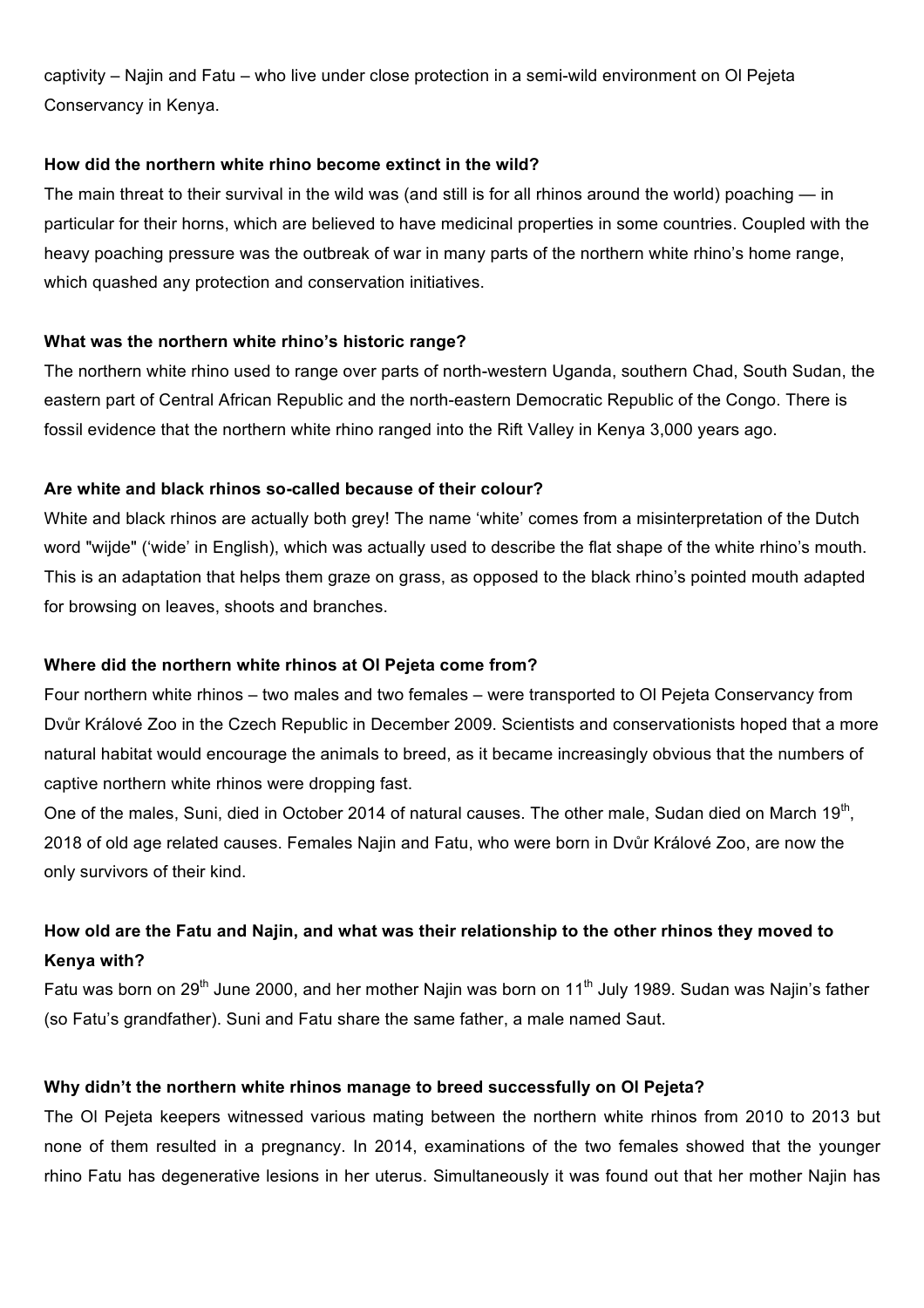weak hind legs which make it difficult for her to support a mounting male, and could also cause complications during the added weight of pregnancy. These pathologies were supposedly present for some time which is why either of the two did not become pregnant even though mating had been seen. Despite uterine dysfunctions Fatu and Najin's ovaries still could carry viable oocytes.

#### **So what options are left if this megavertebrate is to be saved?**

Natural reproduction was no longer an option after the death of Suni in 2014. Howver, sperm was collected and cryogenically frozen from four individuals. This now can be utilized for in-vitro fertilization (IVF). For that purpose, the harvesting of egg cells from the remaining two female individuals is a necessity. Due to their inability to carry out a pregnancy (as referred above) – and owing to the value of these two individuals for the species – transferring an embryo to Najin and Fatu is not an option. A surrogate mother from within the southern white rhino population needs to be found.

This approach may – if it is successful – yield several births of northern white rhino calves, but is has its limits. First, the egg collection is a complicated procedure and can only be conducted three times a year, so the number of natural gametes (and therefore possible attempts) is limited. And second, the genetic variability is very limited because the number of individuals from which sperm and egg cells can be utilized is down to just six. For this reason, the BioRescue consortium of international scientists and experts follows a second approach: the creation of artificial gametes via stem cell transformation. There is frozen tissue from a few more northern white rhinos available at the Cryobanks of Leibniz-IZW and San Diego Zoo bringing the gene pool up to 12 cell lines from 8 presumably unrelated founders adding to the semen of four bulls and eggs from the two living females. Cells from skin tissue will be transformed into stem cells, which then can be developed into primordial germ cells and further into oocytes and sperm. This state-of-the-art approach is currently being developed by partners of the BioRescue consortium.

#### **If IVF is successful, what is the long-term plan?**

The long-term objective is to reintroduce northern white rhinos and future offspring into secure habitats within their former range. This objective may only be realised in 50-70 years.

After foundation of a viable breeding nucleus at Ol Pejeta, new populations can be translocated to create or reinforce existing white rhino populations with northern white rhino genes. By increasing the number of populations, the overall risk to the northern white rhino will be spread and reduced.

# **Southern white and black rhino numbers seem to be responding well to conservation efforts, why is it so important to save the northern white?**

These northern white rhinos represent the last known individuals of important megafauna of central Africa and so contain valuable and unique genes that must be preserved. Equally, rhinos provide unique bioservice to other species communities such as small antelopes, birds, insects and bats. Their genes evolved in the wild and give the northern white rhinos vital traits for survival in their swampy natural habitat. Ultimately, the value of these animals can only be realised if they are reintroduced to the wild.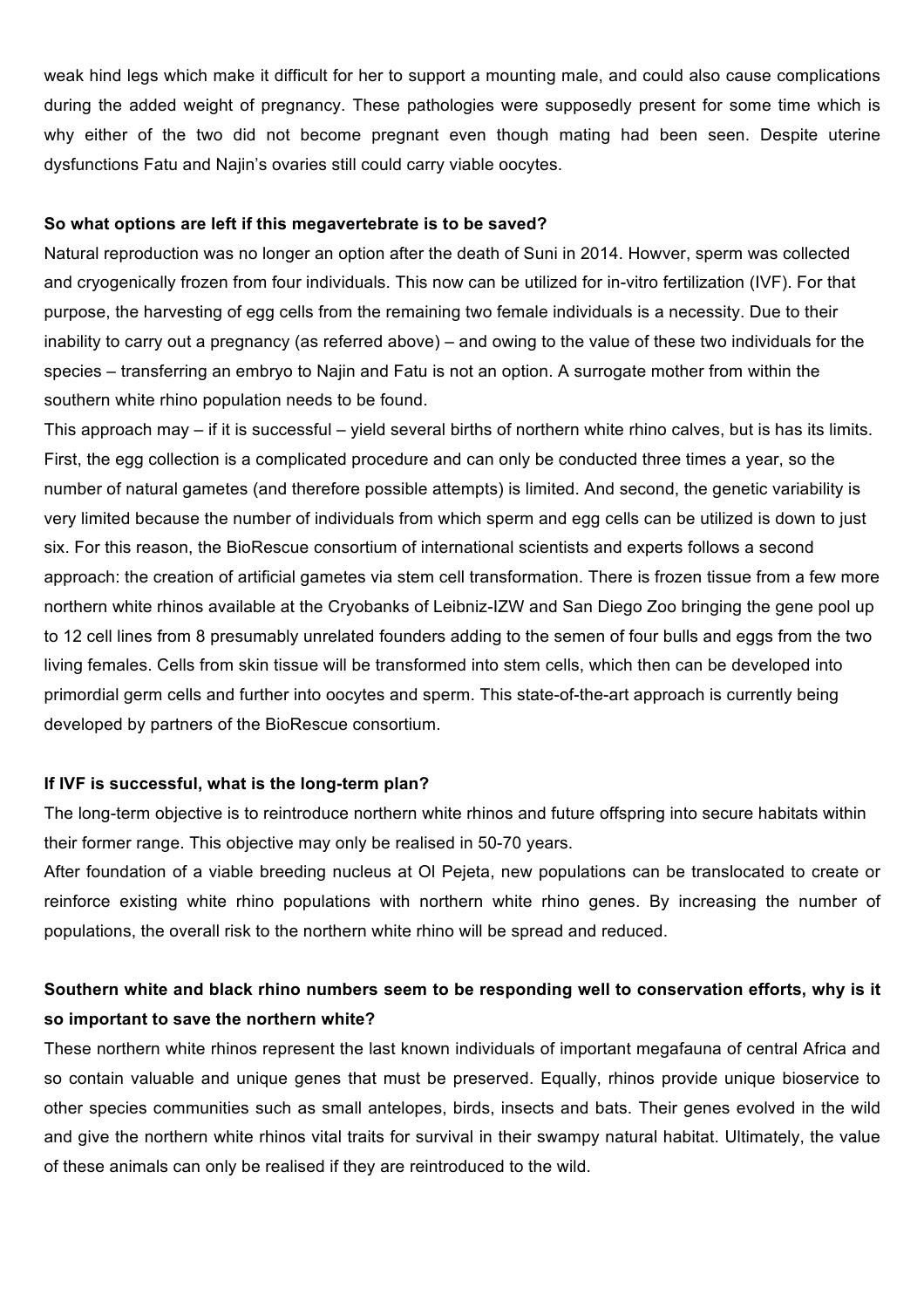# **OVUUM PICK UP FREQUENTLY ASKED QUESTIONS (FAQs)**

#### **What happened yesterday on Ol Pejeta and what was the purpose of this procedure?**

Yesterday, a procedure of harvesting eggs from the last northern white rhino females took place. The next steps will be to mature eggs, fertilize them with northern white rhino semen, generate embryos in substantial number and cryo-preserve them or transfer them directly into a surrogate mother of a southern white rhino origin.

### **Who are the main partners in this project?**

Dvůr Králové Zoo, Ol Pejeta Conservancy, IZW Berlin, Kenya Wildlife Service and Avantea are the institutions involved in the procedures on the northern white rhinos in Kenya. Their efforts are linked to a large research project funded by the German Federal Ministry of Education and Research (BMBF) – "BioRescue" – which is led by IZW Berlin and coordinated together with Dvůr Králové Zoo (Czech Republic). The BioRescue consortium includes the institutions mentioned above as well as several research partners in the field of stem cell technology: Max Delbrück Center for Molecular Medicine (Germany), Helmholtz Zentrum München (Germany), Kyushu University (Japan), and Northwestern University (USA). The publication about the first rhino embryo achieved in vitro can be found here. https://www.nature.com/articles/s41467-018-04959-2

#### **What happens if this fails and you don't produce any viable embryos?**

Failure is a normal process when new ground is broken in science. In this case, the techniques and procedures will be evaluated and refined for another attempt. The failure of one attempt is, in this case, crucial to the learning process and will help finding the successful way of conducting the state of the art procedures. Additionally, a second approach using stem cell technology is currently being developed to complement the efforts in the field of IVF using natural gametes. For further information see the question "So what options are left if the subspecies is to be saved?"

## **Why can't you do Artificial Insemination (AI) like they did at the San Diego Zoo?**

Artificial insemination is not an option for the northern white rhinos because neither Najin nor Fatu can carry a pregnancy. We therefore have to extract their eggs and fertilize them outside the womb. Additionally, the northern white rhino semen stored over the last two decades in liquid nitrogen is of poor quality and can be only used in the ICSI (intro cytoplasmic sperm injection system) like it is commonly used in sub-fertile men.

#### **Are there any issues with starting up a population from just a few individuals?**

There are inbreeding issues with small number of founders, particularly if any of the animals are related. For this reason, the conservation strategy for the northern white rhinos in Ol Pejeta will include even utilization of genetic samples that are cryopreserved in special cryo-banks. For example, semen from four already dead northern white rhino males can be used for assisted techniques of reproduction. Also, the strategy may include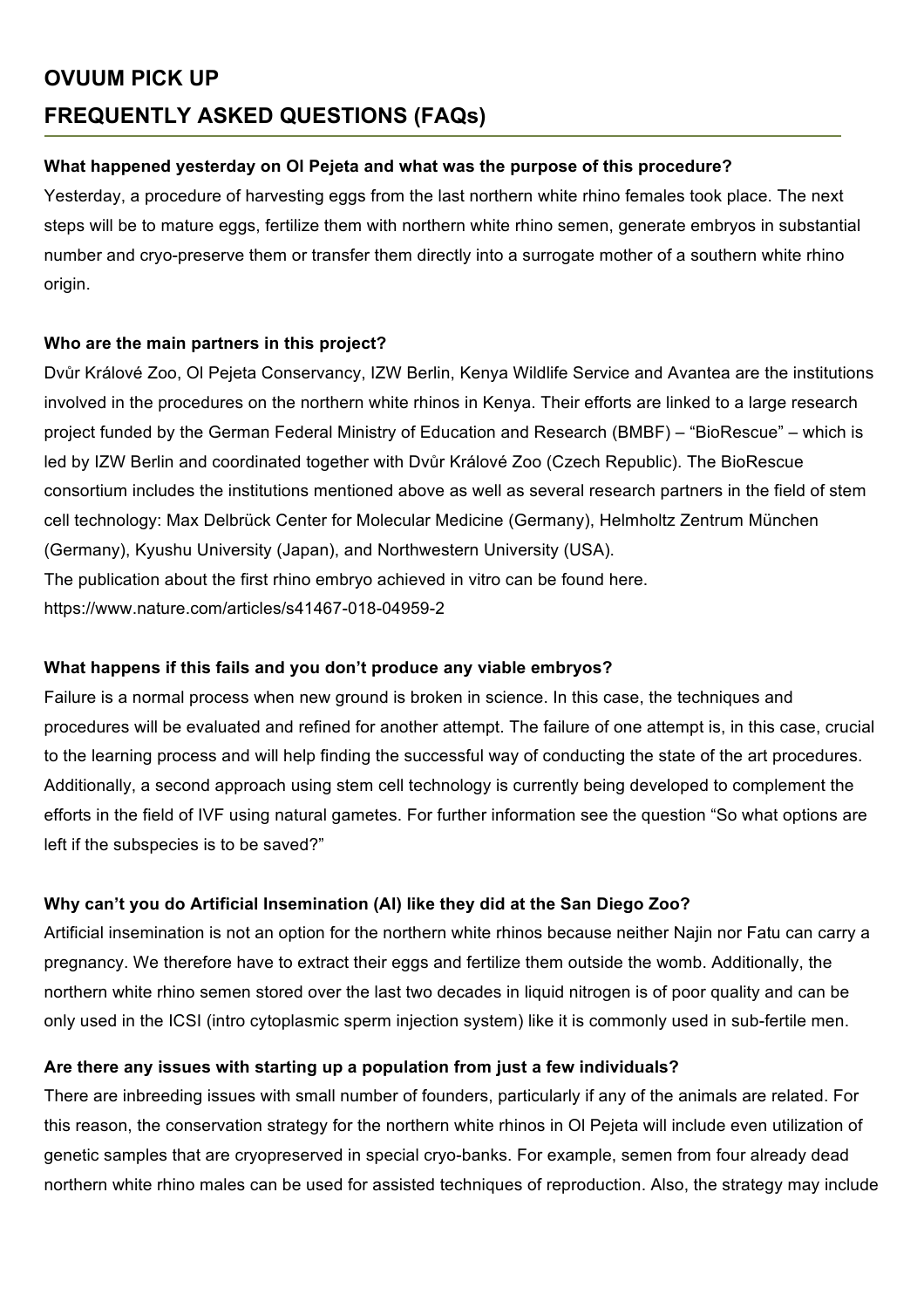inter-crossing northern white rhinos with southern white rhinos in order to maximise breeding opportunities and propagation of the northern gene pool.

With careful conservation management, small rhino populations are able to reproduce at over 10% per annum, and recover from very small to large healthy populations. This was achieved with the southern white rhino in South Africa, where numbers recovered from less than 50 animals to the current total of approximately 20,000 animals.

#### **What is the quality of the semen?**

The quality of semen from the northern white rhino males is poor but good enough to produce a transferable embryo by ICSI, the crucial part of IVF.

# **What success rate have you had with collecting ova from female rhinos? How many ova/collection? Are there any challenges associated with removing viable ova from rhinos of this age?**

The team in Europe has collected eggs from southern white rhino females approximately 50 times with no health consequences for the females that underwent procedure, including females with up to five individual procedures. After such an egg retrieval, the candidates could get pregnant naturally if they were showing no reproductive pathology. The success rate depends on quality of a donor (mainly related to age). There were post-reproductive females that showed no sign of follicles developed on their ovaries while with other females we were able to collect up to 11 oocytes during one collection. The protocol was tested on females of similar age like those on Ol Pejeta and the procedure went well.

#### **Will this procedure be repeated?**

Yes, the mentioned team in Europe has done repeated collections of eggs. The plan is for the northern wthite rhinos to undergo repeated collections three times a year. By the way, one of the multiple donors in Europe naturally conceived after the collection procedure.

#### **How many rhinos have been born using IVF techniques?**

None.

#### **How many attempts have been made?**

None so far. The science has gone as far as creating a viable embryo and attempting the embryo transfer procedure.

#### **Who do the animals belong to?**

The animals belong to the Dvůr Králové Zoo that even coordinates efforts to save the northern white rhinos. While in Kenya, their wellbeing is overseen by a committee that comprises of representatives of Kenya Wildlife Service, Ol Pejeta Conservancy, Dvůr Králové Zoo, Back to Africa, AfRSG and FFI.

#### **Who will the offspring belong to and where will they be housed?**

The offspring born in Kenya will be housed on Ol Pejeta Conservancy in a 700-acre secure enclosure. They will belong to Dvůr Králové Zoo (every first calf) and to Kenya Wildlife Service (every second calf). It is planned that embryo transfer will be performed even in European zoos.